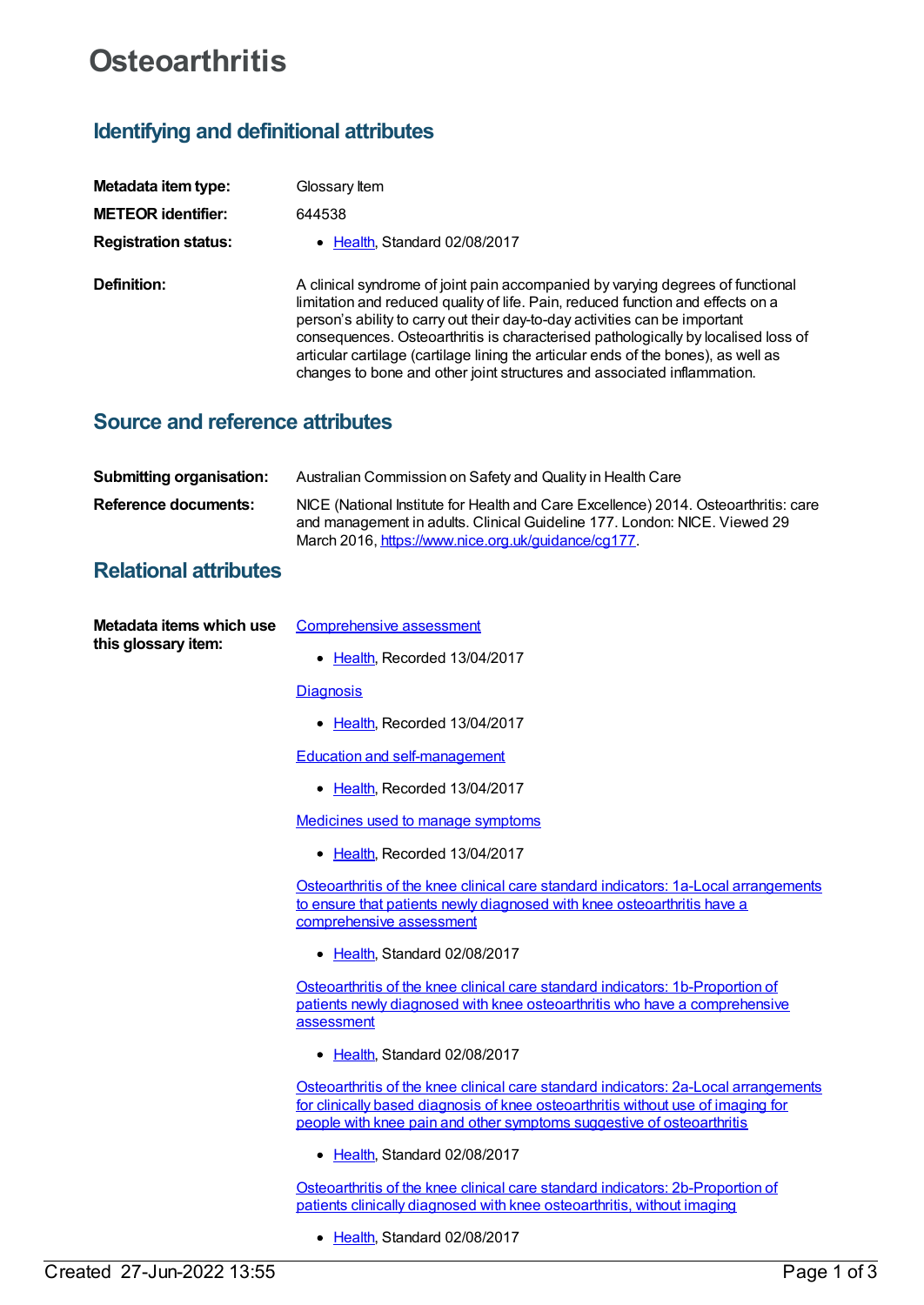Osteoarthritis of the knee clinical care standard indicators: 3-Proportion of patients newly diagnosed with knee osteoarthritis who have an [individualised](https://meteor.aihw.gov.au/content/644285) selfmanagement plan

[Health](https://meteor.aihw.gov.au/RegistrationAuthority/12), Standard 02/08/2017

Osteoarthritis of the knee clinical care standard indicators: 4a-Proportion of patients newly diagnosed with knee osteoarthritis with a documented [recommendation](https://meteor.aihw.gov.au/content/644289) regarding regular exercise

[Health](https://meteor.aihw.gov.au/RegistrationAuthority/12), Standard 02/08/2017

Osteoarthritis of the knee clinical care standard indicators: [4b-Proportion](https://meteor.aihw.gov.au/content/644293) of patients with knee osteoarthritis who were overweight or obese who lost weight

[Health](https://meteor.aihw.gov.au/RegistrationAuthority/12), Standard 02/08/2017

Osteoarthritis of the knee clinical care standard indicators: 5a-Local arrangements to ensure that patients with knee osteoarthritis are prescribed or [recommended](https://meteor.aihw.gov.au/content/644306) medicines in accordance with the current Therapeutic guidelines: Rheumatology

• [Health](https://meteor.aihw.gov.au/RegistrationAuthority/12), Standard 02/08/2017

Osteoarthritis of the knee clinical care standard indicators: 5b-Proportion of patients with knee osteoarthritis prescribed oral non-steroidal [anti-inflammatory](https://meteor.aihw.gov.au/content/644304) drugs (NSAIDs) with documented assessment of risks

● [Health](https://meteor.aihw.gov.au/RegistrationAuthority/12), Standard 02/08/2017

Osteoarthritis of the knee clinical care standard indicators: [5c-Proportion](https://meteor.aihw.gov.au/content/644310) of patients prescribed opioids for longer than three months for the management of pain associated with knee osteoarthritis

[Health](https://meteor.aihw.gov.au/RegistrationAuthority/12), Standard 02/08/2017

Osteoarthritis of the knee clinical care standard indicators: [6a-Proportion](https://meteor.aihw.gov.au/content/644312) of patients with knee osteoarthritis with an agreed date for a review

[Health](https://meteor.aihw.gov.au/RegistrationAuthority/12), Standard 02/08/2017

Osteoarthritis of the knee clinical care standard indicators: [6b-Proportion](https://meteor.aihw.gov.au/content/644314) of patients with knee osteoarthritis with evidence of pain and function assessments within the previous 12 months

• [Health](https://meteor.aihw.gov.au/RegistrationAuthority/12), Standard 02/08/2017

Osteoarthritis of the knee clinical care standard indicators: [6c-Proportion](https://meteor.aihw.gov.au/content/644316) of patients with knee osteoarthritis who have documented pain level reduction of at least 20%, 12 months after initiation or change of treatment

• [Health](https://meteor.aihw.gov.au/RegistrationAuthority/12), Standard 02/08/2017

Osteoarthritis of the knee clinical care standard indicators: [6d-Proportion](https://meteor.aihw.gov.au/content/644320) of patients with knee osteoarthritis with a functional limitation who have a 10% or greater improvement in function 12 months after initiation or change of treatment

Ealth, Standard 02/08/2017

[Osteoarthritis](https://meteor.aihw.gov.au/content/644337) of the knee clinical care standard indicators: 7a-Number of patients undergoing arthroscopic procedures for knee osteoarthritis

[Health](https://meteor.aihw.gov.au/RegistrationAuthority/12), Standard 02/08/2017

Osteoarthritis of the knee clinical care standard indicators: [7b-Proportion](https://meteor.aihw.gov.au/content/644349) of patients with knee osteoarthritis referred for consideration of surgery who were supported with non-surgical core treatments for at least three months

• [Health](https://meteor.aihw.gov.au/RegistrationAuthority/12), Standard 02/08/2017

Osteoarthritis of the knee clinical care standard indicators: 8-Local [arrangements](https://meteor.aihw.gov.au/content/644358) to ensure that patients' experience of the care that they receive for knee osteoarthritis is regularly measured and acted upon